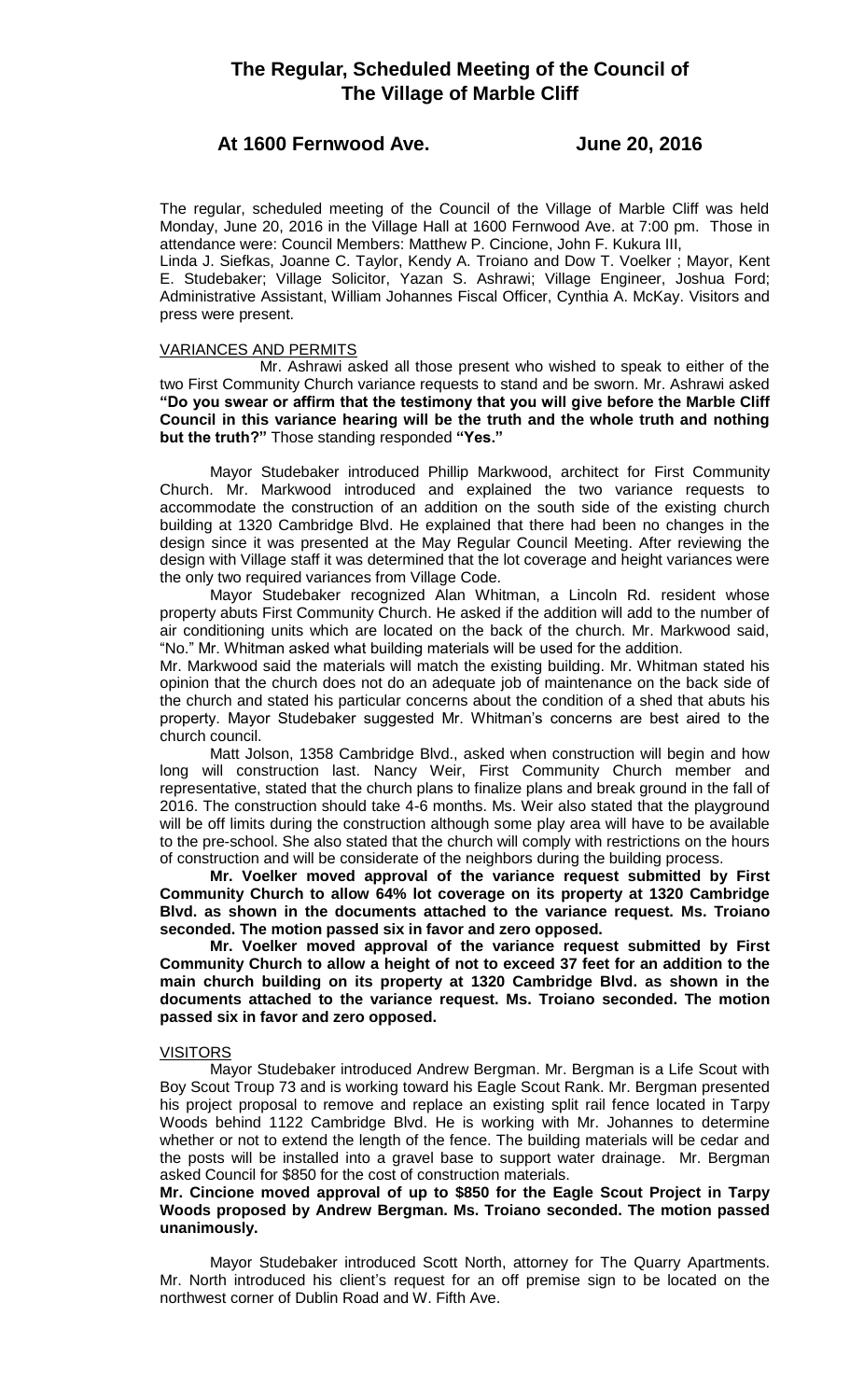Mr. North explained that a sign for the Quarry Apartments was removed when the City of Columbus acquired land to install the new W. Fifth Ave. bridge over the Scioto River. Mr. North explained that as part of the settlement of an eminent domain issue with the City of Columbus over property taken from his client, the City of Columbus is willing to deed the Quarry Apartments part of the property they obtained for the bridge at the corner of Dublin Road and W. Fifth Ave. Mr. North distributed a drawing showing a proposed sign The Quarry Apartments would like to place on the corner to advertise the apartments and direct interested individuals to the Quarry Apartments located on the west side of the Scioto River.

Mr. Kukura asked who would maintain the sign and the land. Mr. North said it might be The Quarry or it could be the City of Columbus. Mayor Studebaker asked how much land is available. Mr. North did not know exactly how much property was available. He stated that the City of Columbus would have the right to enter the property to maintain the bridge.

Ms. Siefkas asked if the Village has the right to say "no" to a sign all together. Mr. Ashrawi explained that Village Code does not permit "Off-Premise Signs" unless Council grants a variance for such a sign. Mayor Studebaker explained that Village zoning applies without regard to who owns a piece of property. Mr. Voelker asked how many offpremise signs are in the Village. Mayor Studebaker stated the sign the Village requested be erected by Brad DeHays at the corner of Dublin Road and Cardigan Ave. for the businesses on Cardigan Ave. is the only off-premise sign in the Village at this time.

Mr. Voelker stated he would oppose an off-premise sign at the corner of Dublin Road and W. Fifth Ave. based on safety issues at the corner. Ms. Siefkas commented that a sign was necessary when the apartments were first constructed, but that need no longer exists. Ms. Siefkas also commented that the Village considers the intersection to be a gateway to Marble Cliff and may at some time want to install a marker similar to the markers at other entrances to the Village. She also commented on the attractive, uncluttered look of the intersection. Mr. Cincione asked if other businesses on the west side of river might also request a sign presence in the Village.

Mayor Studebaker explained that Mr. North has come to Council to determine if Council would consider an off-premise sign at the intersection. Mr. Cincione stated he would be opposed to an off-premise sign at the intersection. Mr. Voelker concurred with Mr. Cincione. Ms. Taylor also expressed that she would be opposed to a sign at the intersection as did Ms. Troiano. Mr. Kukura stated that his initial response would be to support a sign, but understands the issues and concerns that have been raised. Mayor Studebaker stated the Council could consider passing a moratorium on any signs at the intersection to address future requests.

Mayor Studebaker introduced Pam Deuser. Dr. Deuser explained that she is preparing to retire and has listed her property at 1943 W. Fifth Ave. for sale. She stated that she purchased the building in 1996 from a family that was living in the home as well as operating a real estate business out of the home. Dr. Deuser bought the property for her psychology practice. She did renovations and improvements when she purchased the property. Several mental health and social work practitioners have leased space in the building over the years.

Dr. Deuser explained that she believed the property was zoned for both residential and commercial and could be marketed as a residential property. However, she now understands that the property is zoned commercial and cannot be used as a residence. She stated the property has been on the market for a month and she has had only one potential buyer look at the property.

Dr. Deuser stated she plans to sell her home and her business property and move out of state. She asked whether Council would consider granting a temporary live/work permit for the property in the event that her home sells before the W. Fifth Ave. property.

Mayor Studebaker explained that the property was zoned commercially in 1980. The family that sold the property was allowed to use the property for the residence because they were grandfathered under the new zoning because their use predated the zoning of the property to commercial use. The commercial use was confirmed in the new code adopted in 2001.

Mayor Studebaker stated that the immediate question for Council is whether they would consider a temporary live/work permit if Dr. Deuser makes application. If Dr. Deuser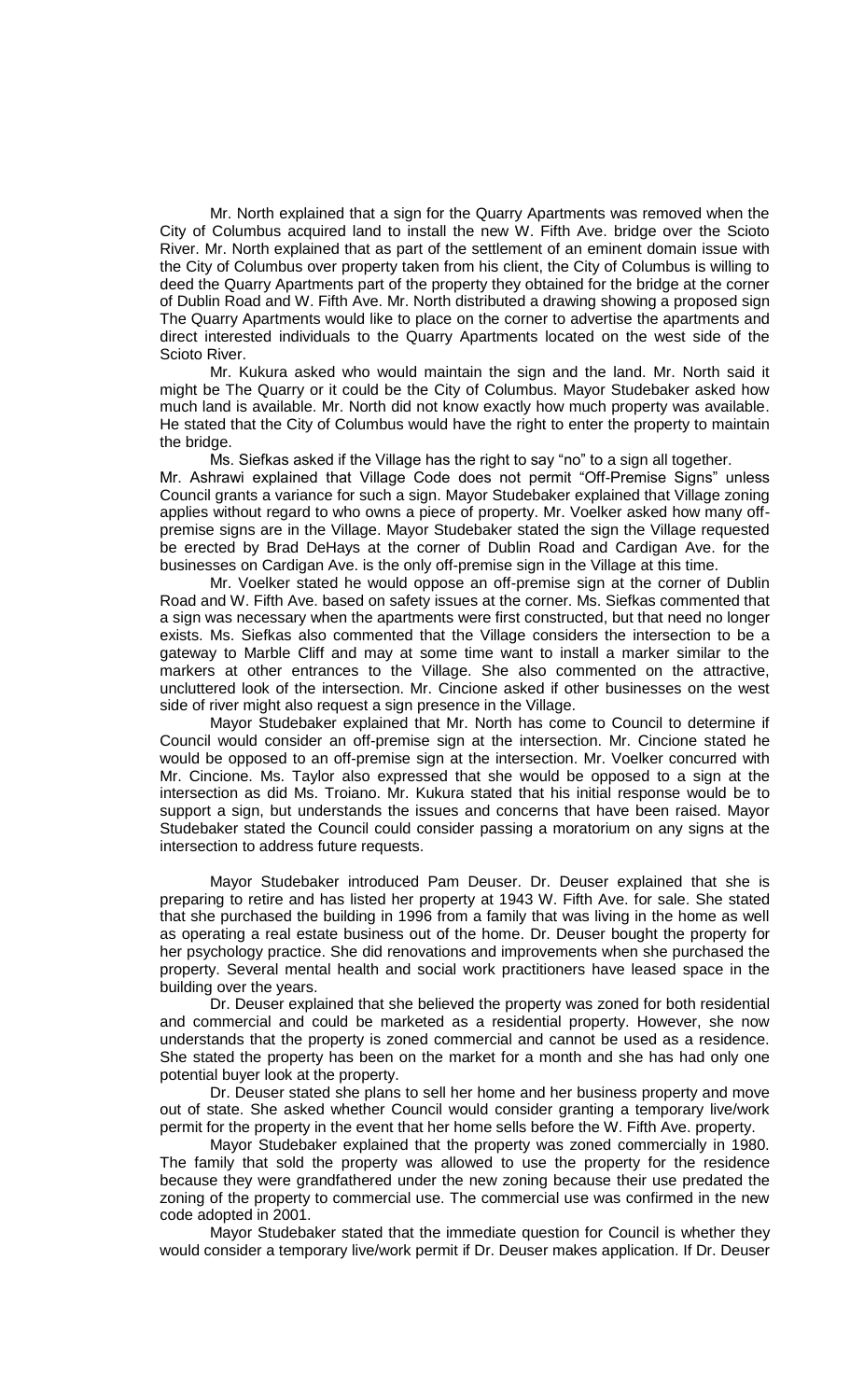is interested in having the property rezoned permanently for residential or live/work at some time in the future, she or a subsequent owner would have to make a formal application. Mayor Studebaker stated no action is requested of Council at this meeting. The question is whether the Council would consider a temporary live/work permit.

Mr. Voelker said he would be willing to consider a temporary live/work permit.

Mayor Studebaker suggested that staff work with Mr. Ashrawi and Dr. Deuser to prepare a proposal for Council.

## INTERN REPORT

Mayor Studebaker introduced Harrison Allen, MORPC Summer Intern to the Village. Mr. Allen has been investigating options for the W. Fifth Ave. corridor as directed by the Village's Strategic Plan.

Mr. Allen reported he has reached out to the business along W. Fifth Ave., but has had mixed results arranging full interviews. He has met with development professionals in communities similar to Marble Cliff to review development activities in those communities.

Mr. Allen reported he anticipates that his first recommendation will be for the Village to consider zoning overlays for the W. Fifth Ave. properties. He presented information regarding zoning overlays which the City of Columbus has already put on their portions of W. Fifth Ave. Mr. Allen explained that an overlay works with existing use zoning while allowing construction and renovation activities to be carried out in a uniform manner. He stated an overlay is more for aesthetics than for use. Mr. Allen asked if Council would look favorably on such an approach. Council asked questions about the overlay approach including use, cost, timing, etc. Mr. Cincione stated that an overlay approach takes many, many years to come to fruition. Mayor Studebaker stated that an overlay would be helpful to property owners and developers on a property such as 2015 W. Fifth Ave.

Mayor Studebaker stated that Mr. Allen is also tasked with determining that W. Fifth Ave. property development be consistent with the business and residential needs of suburban Columbus. Mr. Cincione noted how the revitalization of Clintonville and the Short North areas of Columbus have taken 20 to 30 years. Council agreed that they are interested in the overlay approach to development of the W. Fifth Ave. corridor.

Ms. Siefkas commented that it would be helpful if Mr. Allen provides pictures showing similar developments in other areas.

Mr. Allen stated he believes that 2015 W. Fifth Ave. would be best served by mixed use of commercial and residential with commercial on the first floor and residential on two or three floors above. Mr. Allen stated Upper Arlington has offered to give Council a tour of recent development in UA that make use of mixed use. Ms. Siefkas commented that property ownership is important to the community feeling of Marble Cliff.

Mr. Allen reported he is also investigating funding options for development. One interesting option is a "loan to grant" incentive that can be given by the government for improvement of handicapped accessibility to business properties. The money is given initially as a loan, but if certain benchmarks of employment are met the loan becomes a grant with no obligation of repayment. The government entity ultimately recoups its loan/grant through increased income taxes. Mayor Studebaker stated this could function as part of an incentive package. Mr. Allen stated that most surrounding communities do offer an incentive package of some sort and Marble Cliff needs to be considering options before they become necessary or the Village is passed by for other communities.

## CONSENT AGENDA

- 1) Receive Mayor's Court Report, May, 2016
- 2) Receive Police Report, May, 2016
- 3) Receive Fire Dept. Report, May, 2016
- 4) Receive Building permits issued in May, 2016
- 5) Approval Minutes of the regular, scheduled meeting of May 18, 2016
- 6) Approval Financial Statements for May, 2016
- 7) Receive Village Income Tax Report \$112,037.81
- 8) Correspondence:
	- a. Spectrum-Time Warner
	- b. Jones Thank You Note Falco Scholarship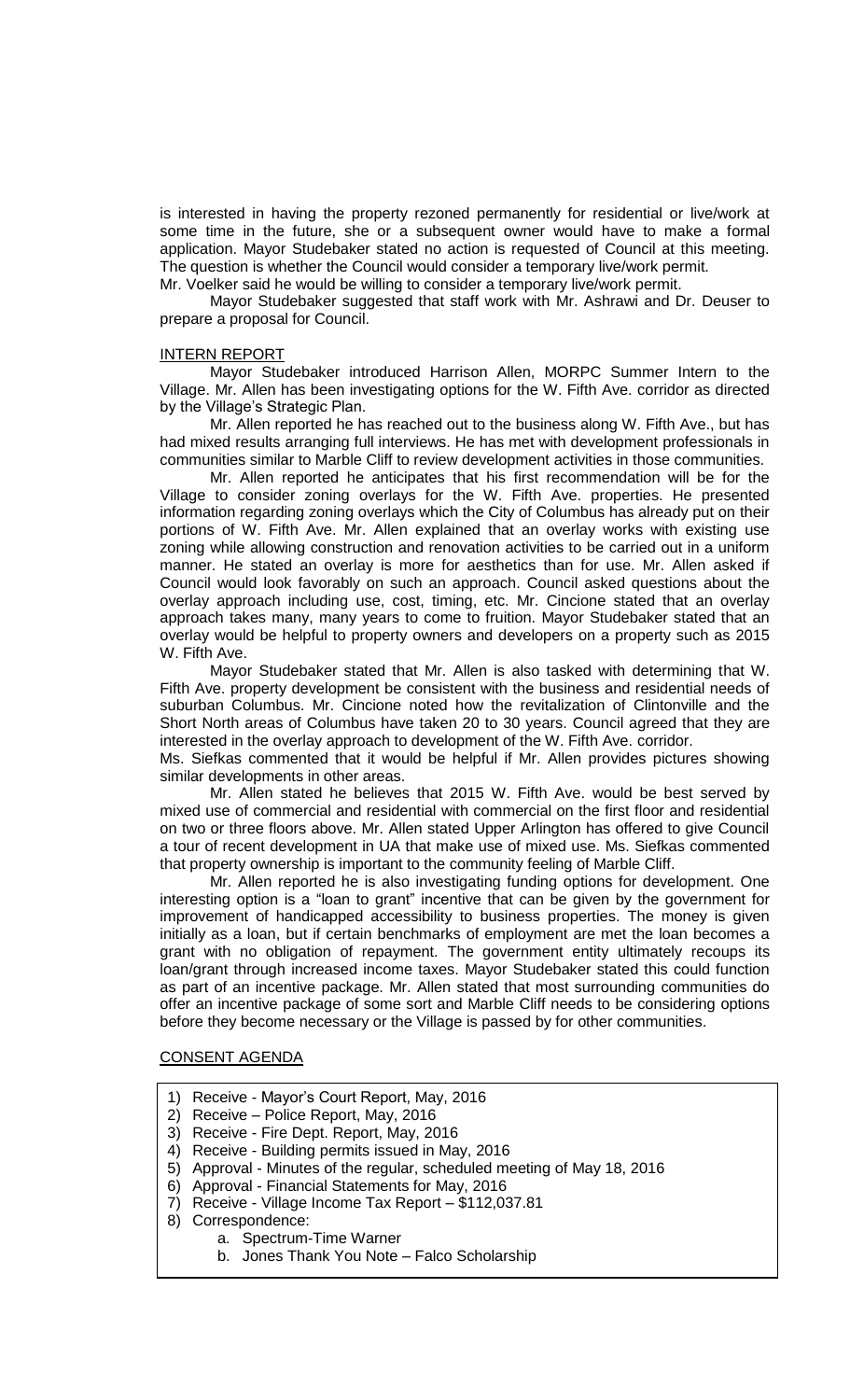## **Mr. Kukura moved approval of the Consent Agenda. Mr. Cincione seconded. The Consent Agenda was approved unanimously.**

### MAYOR'S REPORT

Mayor Studebaker reported he met with SWACO as part of a community discussion program to discuss how to increase recycling so the life of the local landfill can be extended.

Mayor Studebaker reported he met with the regional Franklin County Community Health Action Team. He stated that Grandview Heights is continuing to focus on senior safety, avoiding falls and programs to help senior residents "age in place."

Mayor Studebaker reported he participated in the Blue Star Mothers' Memorial Day program. He reported the event was well attended.

## ENGINEER'S REPORT

Mayor Studebaker introduced the second reading of O-2497-16, An Ordinance authorizing the Mayor and Fiscal Officer to enter into an agreement with Burgess & Niple, Inc. for professional engineering services for the West Fifth Ave. Shared-Use Path and Roadway Improvements Project for the Village of Marble Cliff.

Mr. Ford reviewed the contents of the agreement. Ms. McKay asked Council to move the action forward to begin the necessary work including surveying and design. **Mr. Kukura moved the rules be suspended. Mr. Cincione seconded. The motion passed unanimously. Mr. Kukura moved the adoption of O-2497-16. Mr. Cincione seconded. The motion passed unanimously.**

Mr. Ford reported the street light project is 90% complete. The contractor is completing restoration. The project will be completed by the mandatory completion date.

Mr. Ford reported that a break in the water line was reported at the intersection of Cambridge Blvd. and W. First Ave. The line has been repaired. The hydrant has been reinstalled, and the back fill has been completed. The Village is waiting for the City of Columbus to complete the repaving. Because of the location of one of the new street lights near the water break, special equipment was brought in to stabilize the street light while repairs were being completed. Ms. McKay reported that the hydrant has been installed but will not be turned on until the hydrant repair company has an opportunity to check the condition of the hydrant. The cause of the water line break is unknown.

Mr. Ford reported the City of Columbus has completed the traffic light work at the intersection of Dublin Road and W. Fifth Ave. The City of Columbus still needs to repair pavement at the intersection and install the Village of Marble Cliff approved street signs.

Mayor Studebaker asked Council if they are interested in developing a moratorium on signs at Dublin Road and W. Fifth Ave. Mayor Studebaker reported that he and staff a have been dealing with Mr. North and countless variations on his request for an offpremise sign since last year. A moratorium would give staff a position to address future requests. Ms. Taylor stated her support of a moratorium until the Village determines plans for W. Fifth Ave. Mr. Voelker expressed his support as well. Council directed staff to develop legislative action for a moratorium on signs at the intersection of Dublin Rd. and W. Fifth Ave.

Mr. Ford reported that a portion of the sanitary sewer on Arlington Ave. between Cambridge and Blvd. and Roxbury Rd. has collapsed. The sewer will be repaired during the week of July  $5<sup>th</sup>$ . The street will be closed to through traffic for one or two days however residents will be able to access their driveways throughout the construction. Residents will be notified of the work through door hangers and blast email.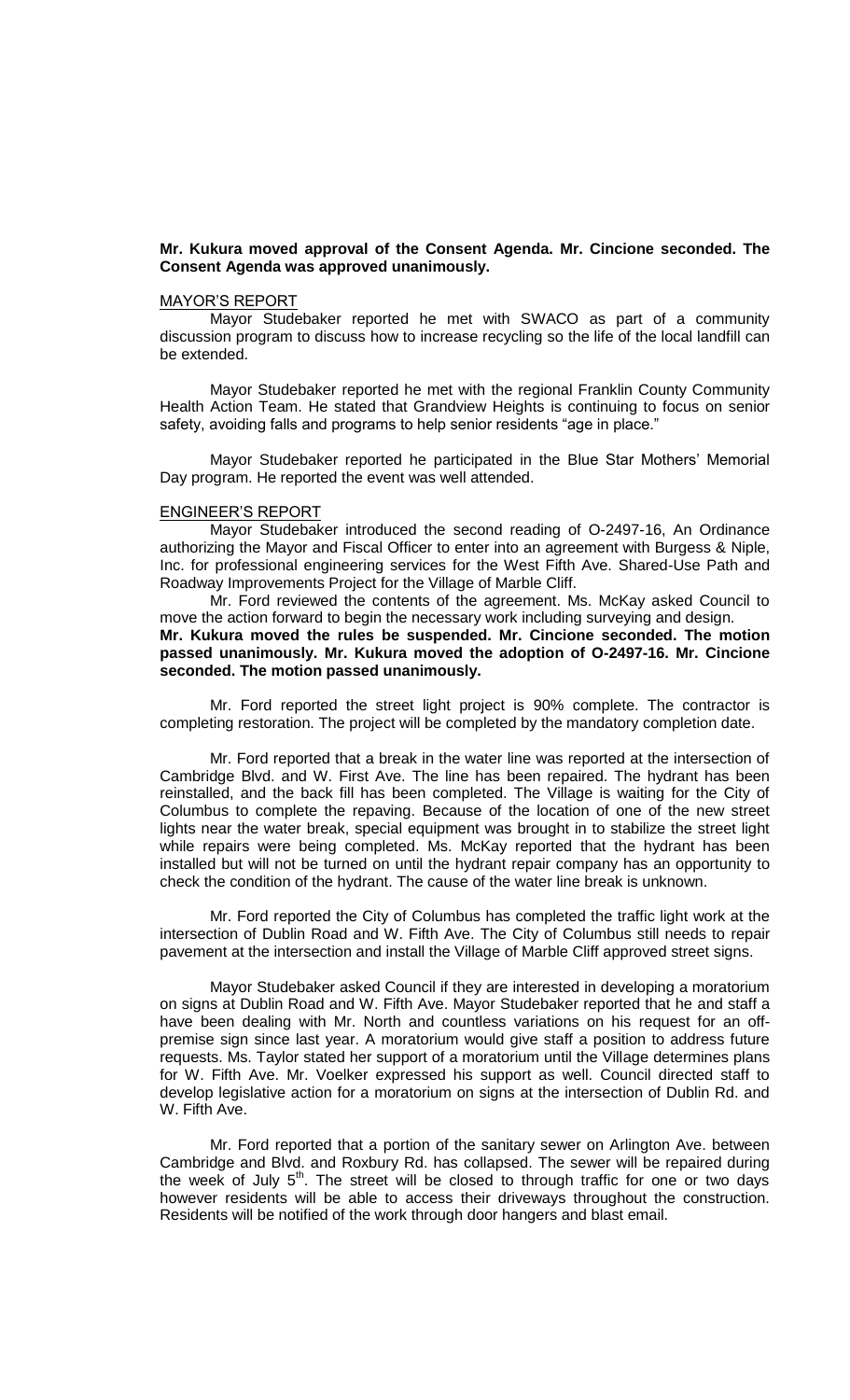Mr. Ford commented that the recent CCTV of the sanitary and storm sewers has revealed other areas which will need repair. That work will be part of the next OPWC project in 2018.

Mr. Ford reported he is preparing the 2016 Street Maintenance Program– Crack and Slurry Seal for Village Ct. to be presented to Council at the July meeting.

Mayor Studebaker introduced the first reading of O-2501-16, An Ordinance accepting a bid for the Dublin Road and Cardigan Avenue Waterline Improvement Project and waiving any bid irregularities and declaring an emergency.

Mr. Ford reported on the bid process and the bid opening which took place on June 10<sup>th</sup>. Two bids were received and the bid from Elite Excavating was determined to be the lowest and best bid. Mr. Ford recommended the Council accept the bid. Ms. McKay asked Council to take action in order to remain on schedule for the OPWC project and funding.

**Mr. Kukura moved the rules be suspended. Ms. Troiano seconded. The motion passed unanimously. Ms. Troiano moved the adoption of O-2501-16. Mr. Kukura seconded. The motion passed unanimously.**

Mr. Ford left the meeting at this point.

#### SOLICITOR'S REPORT

Mr. Ashrawi reported the Ohio Supreme Court recently handed down a ruling regarding municipality sign codes. He will review the Village's sign code to ensure compliance.

ADMINISTRATIVE ASSISTANT'S REPORT Mr. Johannes had no report for Council.

#### APPROVAL OF BILLS

**Ms. Troiano moved approval of the June 2016 bills totaling \$76,975.79. Mr. Kukura seconded. The motion passed unanimously.**

**Mr. Cincione moved approval of the amended May 2016 bills totaling \$482,304.09. Mr. Kukura seconded. The motion passed unanimously.**

## FISCAL OFFICER'S REPORT

Ms. McKay reported the State Auditor's office has completed the bi-annual audit.

### COUNCIL MEMBER REPORTS

Ms. Troiano had no report from the Grandview Heights Parks and Recreation Board and no report from Start Talking Grandview.

**Mr. Cincione moved to adjourn into executive session to consider the Sale of Property pursuant to Ohio Revised Code 121.22(G)(2). Mr. Kukura seconded. Roll Call: Mr. Cincione, yes; Mr. Kukura, yes; Ms. Siefkas, yes; Ms. Taylor, yes; Ms. Troiano, yes; Mr. Voelker, yes. The motion passed unanimously**

#### EXECUTIVE SESSION

**Mr. Voelker moved Council adjourn from executive session and return to regular session. Ms. Taylor seconded. The motion passed unanimously.**

#### OLD BUSINESS

Mayor Studebaker introduced the third reading of O-2493-16, An Ordinance authorizing the sale of one parcel of land containing 1.0115 Acres in a tract bounded generally by the Norfolk and Southern Railroad on the East, Cardigan Avenue on the North, Dublin Road on the West, and Property owned by 1400 LLC on the South.

**Mr. Kukura moved approval of Ordinance O-2493-16. Mr. Voelker seconded. The motion was defeated by a unanimous vote; 0 in favor and 6 opposed.**